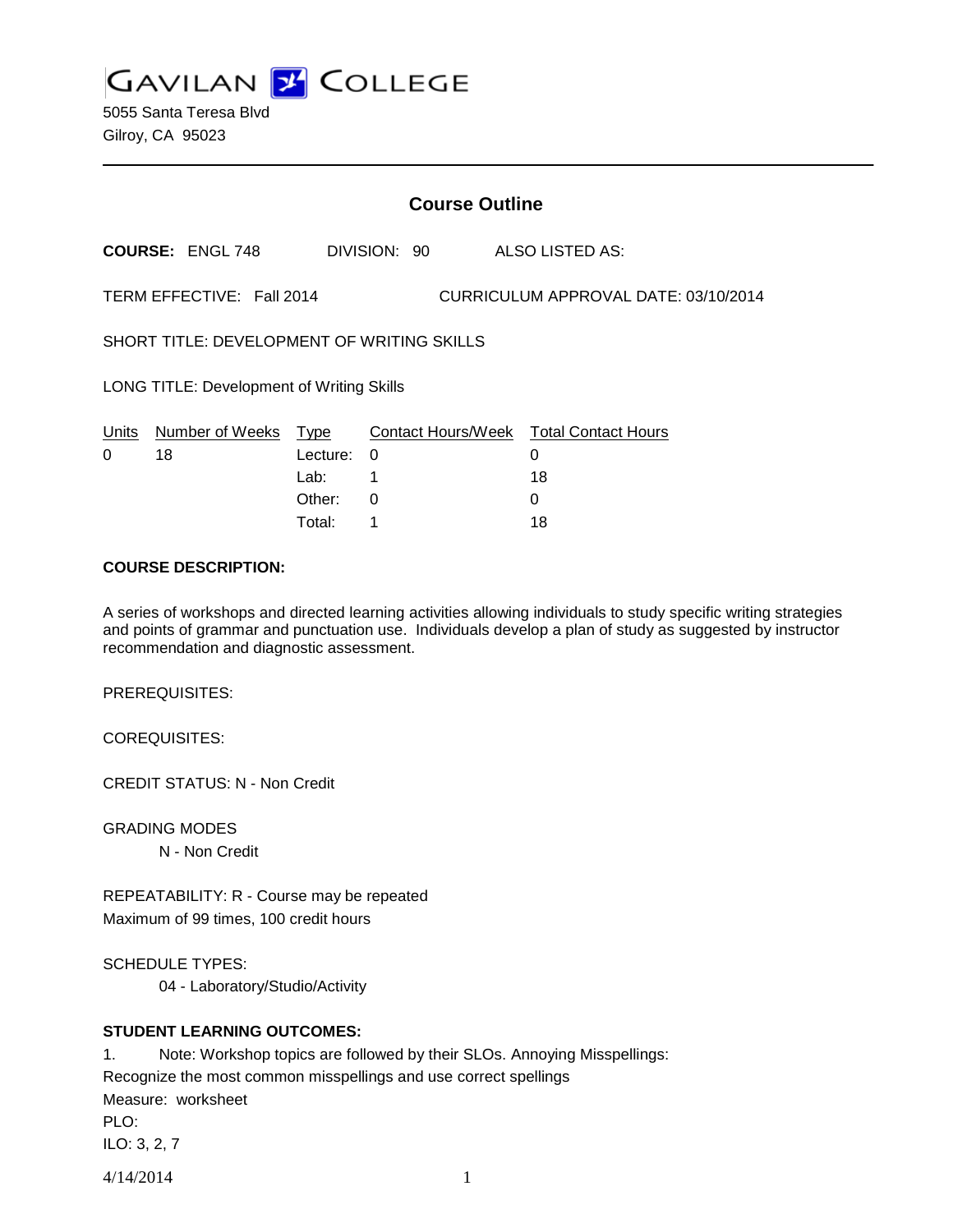# GE-LO: Year assessed or anticipated year of assessment: 2013

2. Adjective Clauses: Understand how adjective clauses are formed and create

simple to extended adjective clauses

Measure:

 $PIO:$ 

ILO: 3, 2, 7

GE-LO:

Year assessed or anticipated year of assessment: 2013

3. Recognize the eight most common sentence patterns in English and use subjects,verbs, and objects/complements to create sentences in each of the patterns. Recognize coordinate conjunctions and use them to connect words, phrases, and independent clauses. Recognize and correct fragments in writing. Recognize subordinate conjunctions and use them correctly to join clauses and sentence

Measure: diagnostic paragraph

PLO:

ILO: 3, 2, 7

GE-LO:

Year assessed or anticipated year of assessment: 2013

4. Identify the most common kinds of errors an individual is making and know how to avoid or correct them. Proofread one's own writing effectively by using strategies and skills appropriate to the individual Measure: diagnostic paragraph

PLO:

ILO: 2, 6, 3

GE-LO:

Year assessed or anticipated year of assessment: 2013

5. Vocabulary in Context: Understand meanings of words by using contextual

clues

Measure: worksheet, writing samples

PLO:

ILO: 3, 2, 5, 7

GE-LO:

Year assessed or anticipated year of assessment: 2013

# **CONTENT, STUDENT PERFORMANCE OBJECTIVES, OUT-OF-CLASS ASSIGNMENTS**

Curriculum Approval Date: 03/10/2014

8 Hours

Each semester six to eight different workshops are scheduled weekly and reoffered on a rotating basis so that each workshop is offered two or three times during the semester. The workshops begin two weeks after the start of the semester and end the week before finals. Students recommended for the course by assessment, students from English 440, 250, 1A, and 1B, and nonstudents from the community register for a section of English 748, twenty students maximum per section. Note that English 440, 250, 1A, and 1B instructors can recommend or refer students to the course, based on work evaluated during the first two weeks of the semester. With the help of teacher recommendations and/or assessment, students create a plan of study, choosing eight workshops to attend and creating a schedule for attendance. Students record this plan on an individual course record, which they take to their workshops to record attendance (through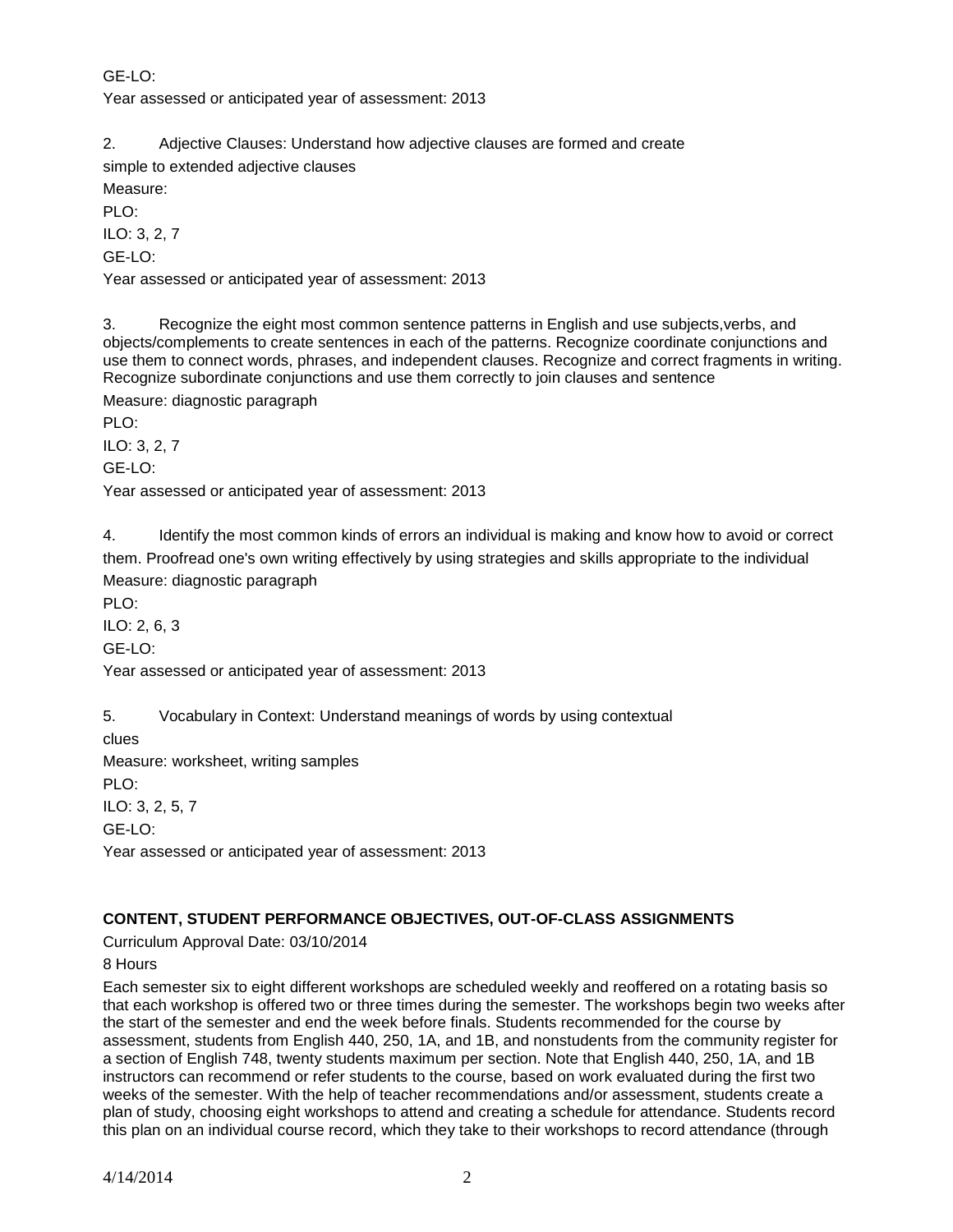the instructors' signatures), track progress, and show completion. Students enrolled in other composition courses can use this record to demonstrate to their instructors successful completion of the course. Students completing the course successfully receive an award or certificate of completion. Note also that students may repeat the course, possibly choosing an entirely different plan of study from the one they pursued before, and students could possibly enroll in more than one section in the same semester if they wanted to attend more than eight workshops. Because the course is noncredit, no tests or out-of-class assignments are given.

### 1 Hour

Each one-hour workshop has performance objectives based on the workshop topic and student learning outcomes for that topic (see SLO chart above). In every workshop students demonstrate their attainment of the student learning outcomes--their performance objectives--by successfully completing the workshop activities, which include such measurement tools as worksheets, analysis of writing, and creation of sentences and paragraphs (see Measure above). Each workshop should average ten or fewer students because of the number of workshops offered for the students (Example: four sections of twenty students each = eighty students. Multiply by eight workshops = 640. Divide by number of workshops--32 x 3, or  $96 =$ 6.7 students per workshop. Or three sections of twenty students each = sixty students. Multiply by eight workshops = 480. Divide by number of workshops--32 x 2, or  $64*$  = 7.5 students per workshop. \*Fewer students means fewer instructors to offer workshops, so the number of workshops decreases.)

# STUDENT LEARNING OBJECTIVES:

1. Note: Workshop topics are followed by their SLOs. Annoying Misspellings: Recognize the most common misspellings and use correct spellings

ILO: 3, 2, 7

Measure: worksheet

2. Adjective Clauses: Understand how adjective clauses are formed and create simple to extended adjective clauses

ILO: 3, 2, 7

Measure: worksheet, writing samples

3. Basic Sentence Patterns: Recognize the eight most common sentence patterns (StvO, subj.--trans. verb- object, for example) in English and use subjects, verbs, and objects/complements to create sentences in each of the patterns

ILO: 3, 2, 7

Measure: worksheet, writing samples

4. Comma Use: Use commas where appropriate and avoid them where they should not be used

ILO: 3, 2, 7

Measure: worksheet

5. Coordination: Recognize coordinate conjunctions and use them to connect words, phrases, and independent clauses

ILO: 3, 2, 7

Measure: worksheet, writing samples, class discussion

6. Fragments: Recognize and correct fragments in writing

ILO: 3, 2, 7, 5

Measure: worksheet, writing samples, class discussion

7. Identifying Error Patterns in Your Writing and Fixing Them: Identify the most common kinds of errors an individual is making and know how to avoid or correct them

ILO: 2, 3, 6

Measure: diagnostic exercises, instructor evaluation, writing samples

8. Infinitive Phrases: Use infinitive phrases correctly with adjectives, verbs, pronouns, and nouns

ILO: 3, 7, 2

Measure: worksheet, writing samples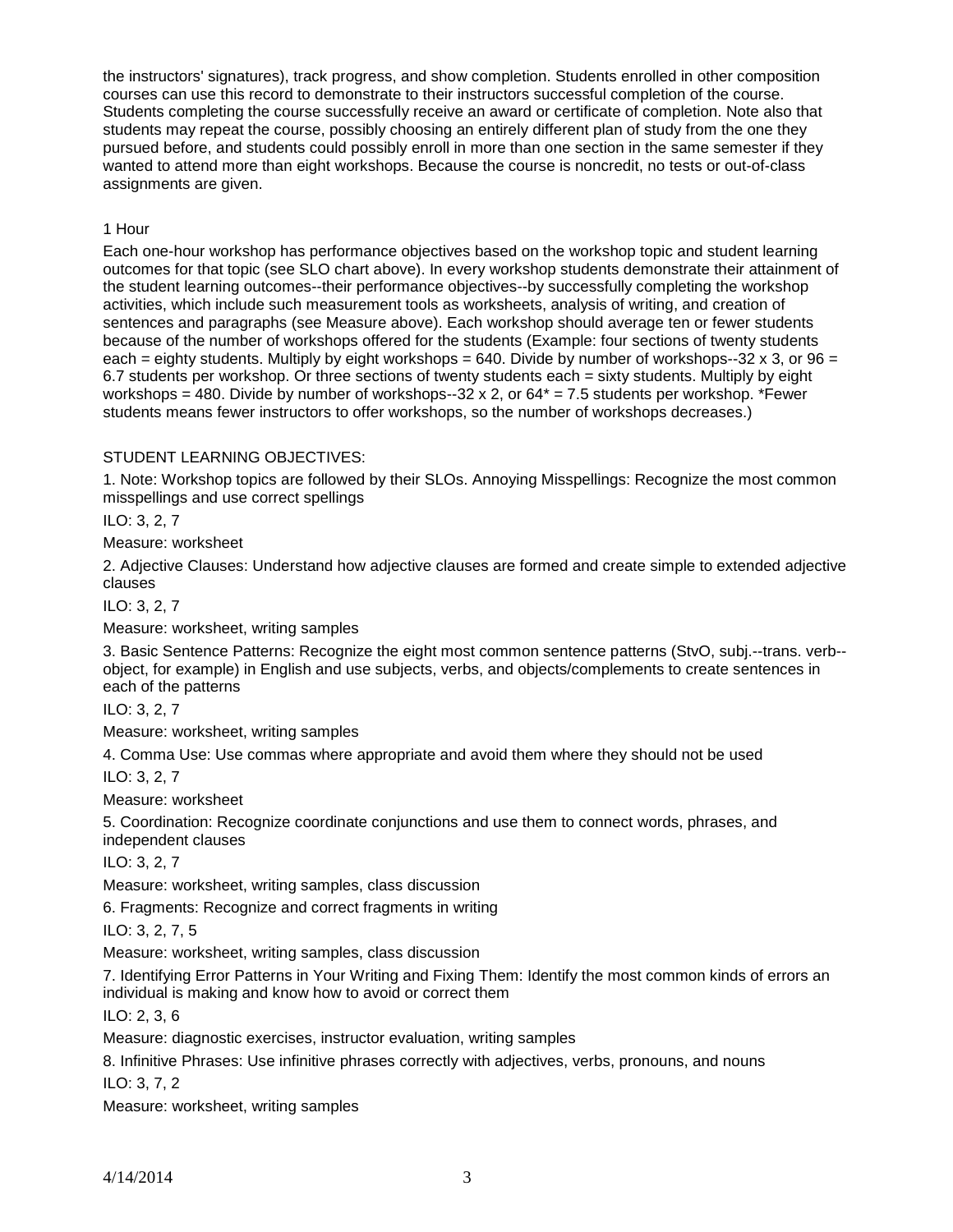9. Introductions and Conclusions: Understand the purposes and structures of introductions and conclusions and create an effective introduction and conclusion

ILO: 3, 2, 1, 5, 7

Measure: class discussion, writing samples

10. Outlines and Other Organizers: Create effective outlines, clusters, and lists to organize an essay

ILO: 2, 1, 4

Measure: brainstorm, group/individual maps

11. MLA Documentation: Know how to use a handbook section on MLA documentation and reference a book, a periodical article, and a web source correctly in writing

ILO: 2, 7, 3

Measure: creation of sample bibliographies

12. Paragraph Development: Learn some common models of paragraphing and use topic sentences and support to write cohesive paragraphs

ILO: 2, 1, 5, 7

Measure: exercises, paragraph writing

13. Parallel Construction: Recognize when a phrase or sentence is or is not parallel and correct structures that are not parallel

ILO: 13. 2, 3, 7, 5

Measure: worksheet, writing samples

14. Participial Phrases and Gerunds: Use -ing form of verbs in progressive tenses, in modifying phrases, and as subjects and objects

ILO: 3, 2, 7

Measure: worksheet, writing samples

15. Proofreading Strategies and Skills: Proofread one's own writing effectively by using strategies and skills appropriate to the individual

ILO: 2, 6, 3

Measure: diagnostic exercises, checklist, plan of action

16. Prewriting and Invention: Use several prewriting techniques to form ideas for essay writing and adopt techniques compatible to the individual

ILO: 2, 1, 6, 5

Measure: individual writing exercises

17. Punctuation Connectors: Learn the uses of semicolons, colons, and dashes and connect clauses and phrases effectively with these punctuation marks

ILO: 3, 2, 7

Measure: worksheet, class discussion

18. Recognizing and Correcting Tense Shifts: Use consistent tenses according to context by recognizing and correcting tense shifts in individual writing

ILO: 2, 3, 7, 6

Measure: diagnostic exercise, worksheet, writing samples

19. Revision Strategies: Revise work to clarify and expand ideas and to improve paragraph and essay structure and support

ILO: 6, 5, 1, 2

Measure: diagnostic exercises, rewriting of paragraphs

20. Sentence Boundaries: Comma Splices and Run-ons: Recognize sentences that are not joined correctly and connect them using appropriate punctuation, transitions, or conjunctions

ILO: 3, 2, 7

Measure: worksheet, writing samples

21. Sentence Combining Strategies: Combine sentences using coordinate conjunctions, punctuation, transitional adverbs, and participles

ILO: 3, 2, 7, 5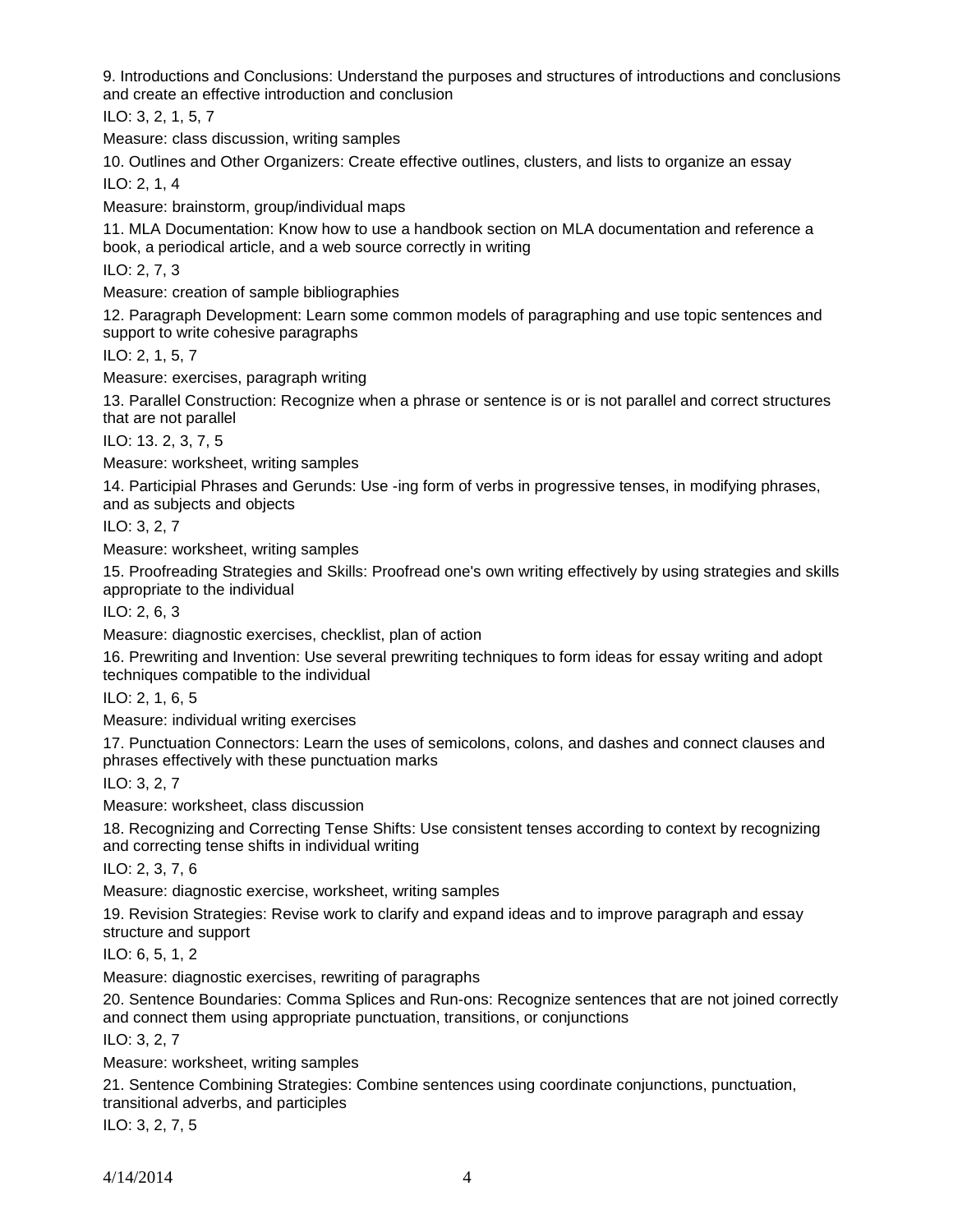Measure: worksheet, class discussion

22. Sentence Combining in Your Own Work: Effectively combine short sentences in individual writing ILO: 6, 2, 3, 5, 7

Measure: worksheet, rewriting of sentences

23. Subject-Verb, Still Disagreeing? Recognize person and number of the subject and use the correct form of the verb for the present tense and the "be" verb for the past tense

ILO: 3, 2, 7

Measure: worksheet, self-created chart, writing samples

24. Subordination: Recognize subordinate conjunctions and use them correctly to join clauses and sentences

ILO: 3, 2, 7

Measure: worksheet, writing samples

25. Thesis Sentences: Understand the purposes and functions of thesis sentences and create thesis sentences identifying an essay topic and the writer's stance concerning the topic

ILO: 1, 3, 2, 7

Measure: worksheet, writing of sentences

26. Transitions: Know transitional words and use them correctly to move from idea to idea in writing

ILO: 3, 2, 7, 1

Measure: worksheet, writing samples, class discussion

27. Using Databases Instead of Google: Know what databases are and search library databases to find references and sources relevant to a topic

ILO: 3, 4, 6, 7

Measure: use of databases to identify several references and sources

28. Using Outside Sources: Quoting, Paraphrasing, Summarizing: Quote, paraphrase, and summarize a given text following appropriate conventions for citation

ILO: 1, 5, 2, 6

Measure: worksheet, creation of in-text citations

29. Using Passive Voice Correctly: Understand the difference between active and passive voice and form the passive verb correctly by using a form of "be" as a helping verb with a past participle

ILO: 3, 2, 7

Measure: worksheet, writing samples, self-created chart

30. Vocabulary in Context: Understand meanings of words by using contextual clues

ILO: 3, 2, 5, 7

Measure: worksheet, writing samples

31. Word Relatives: Identify the noun, verb, adjective, and adverb forms of common words and use them in context

ILO: 3, 2, 7

Measure: worksheet, self-created chart

32. Word Processing--A Primer: In a word processing program create an appropriate format for academic papers

ILO: 3, 2, 4, 7

Measure: creation of formatted pages

# **REPRESENTATIVE TEXTBOOKS:**

Required: Silverman. Rules of Thumb. San Francisco: McGraw Hill, 2012. Or other appropriate college level text. ISBN: 0073405965

Reading level of text, Grade: 10th Verified by: Karen Warren